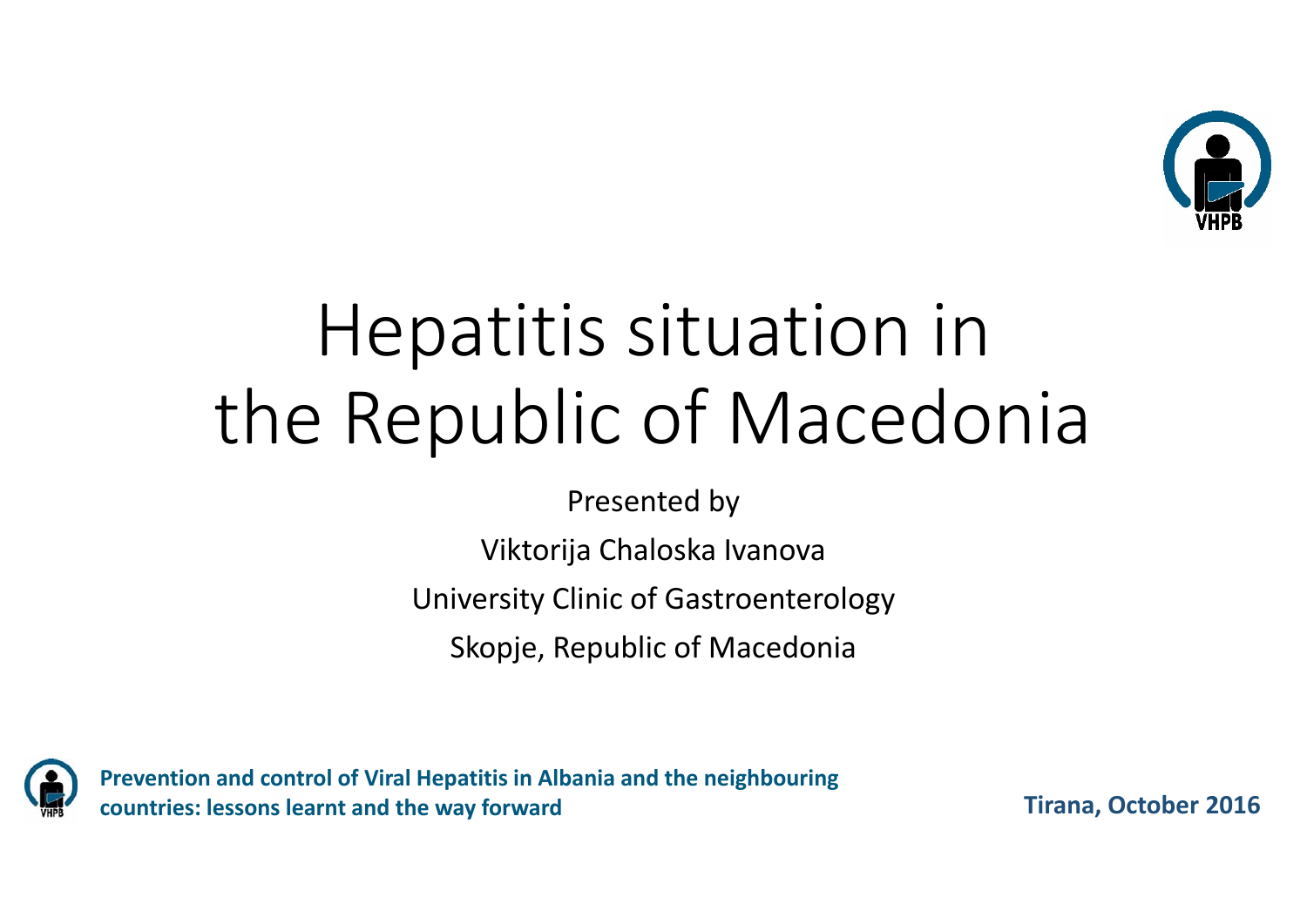

|                                                                              | <b>Hep A</b> | Hep B (HBsAg) | <b>Hep D</b> | Hep C          | <b>Hep E</b> |
|------------------------------------------------------------------------------|--------------|---------------|--------------|----------------|--------------|
| General<br>population                                                        |              | 1.15(?)       |              | 0.4(?)         |              |
| <b>Blood donors</b>                                                          | <b>NA</b>    | 0.33          | <b>NA</b>    | 0.04           | <b>NA</b>    |
| Pregnant<br>women                                                            |              | 2.13          |              |                |              |
| <b>Risk groups</b><br>IDU<br>Polytransfused<br><b>MSM</b><br><b>Migrants</b> |              | 15.18         |              | ~80<br>22      |              |
| Healthcare<br>workers                                                        |              |               |              | $\overline{4}$ |              |
| Haemodialysis.                                                               |              | 3.5           |              | 65 vs 37.7%    |              |



**Prevention and control of Viral Hepatitis in Albania and the neighbouring countries: lessons learnt and the way forward**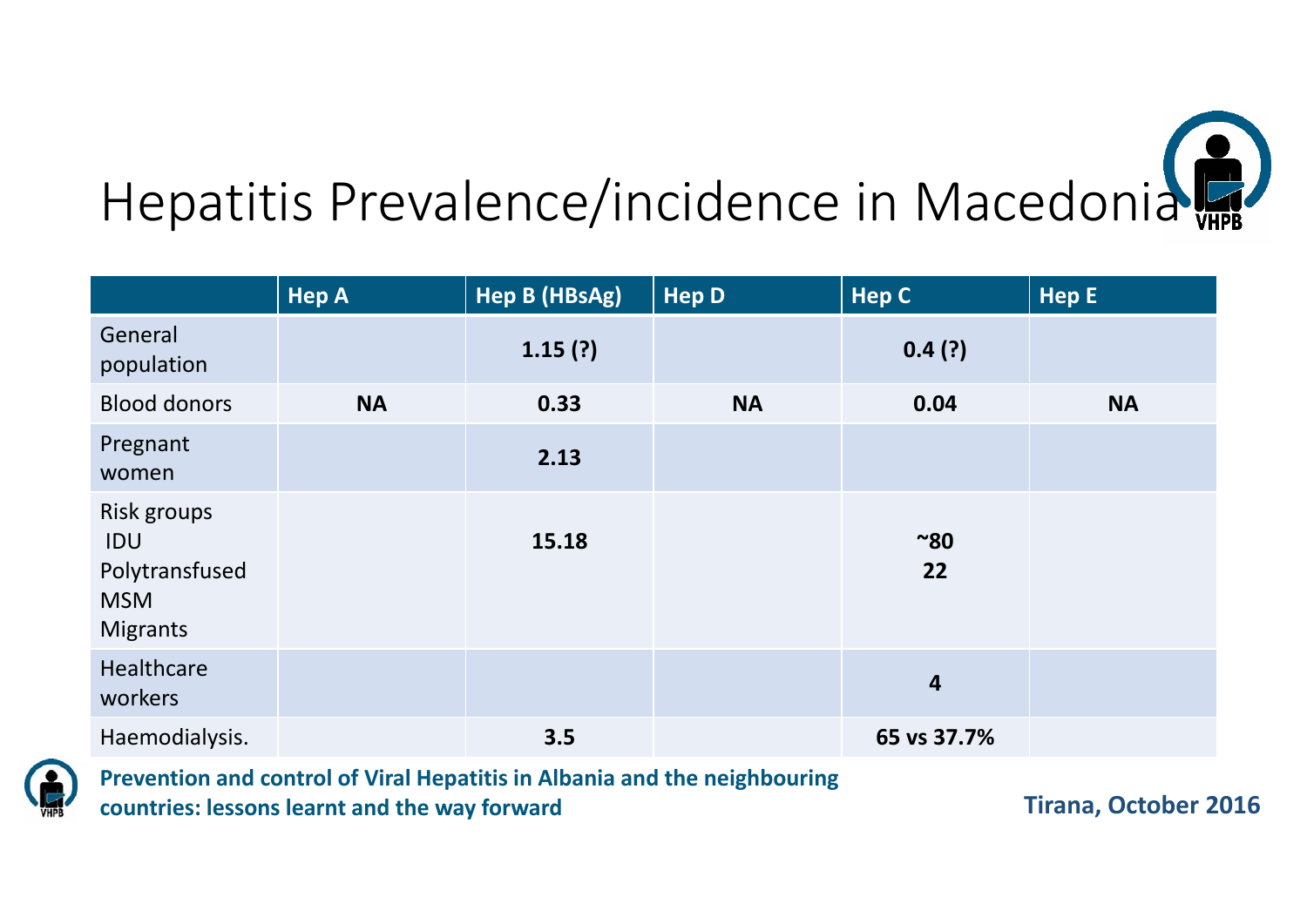

## Incidence of viral hepatitis in Macedonia – new cases/100 000\*

|                    | 2010 | 2011  | 2012 | 2013 | 2014 | 2015         |
|--------------------|------|-------|------|------|------|--------------|
| <b>Hepatitis A</b> | 15.5 | 15.15 | 9.45 | 5.05 | 29.1 | 7.85         |
| <b>Hepatitis B</b> | 7.65 | 7.7   | 9.2  | 8.25 | 8.55 | 7.4          |
| <b>Hepatitis C</b> | 3.6  | 3.8   | 8.3  | 3.5  | 3.15 | $\mathbf{3}$ |

\*Data from Institut of Public Health of the Republic of Macedonia



**Prevention and control of Viral Hepatitis in Albania and the neighbouring countries: lessons learnt and the way forward**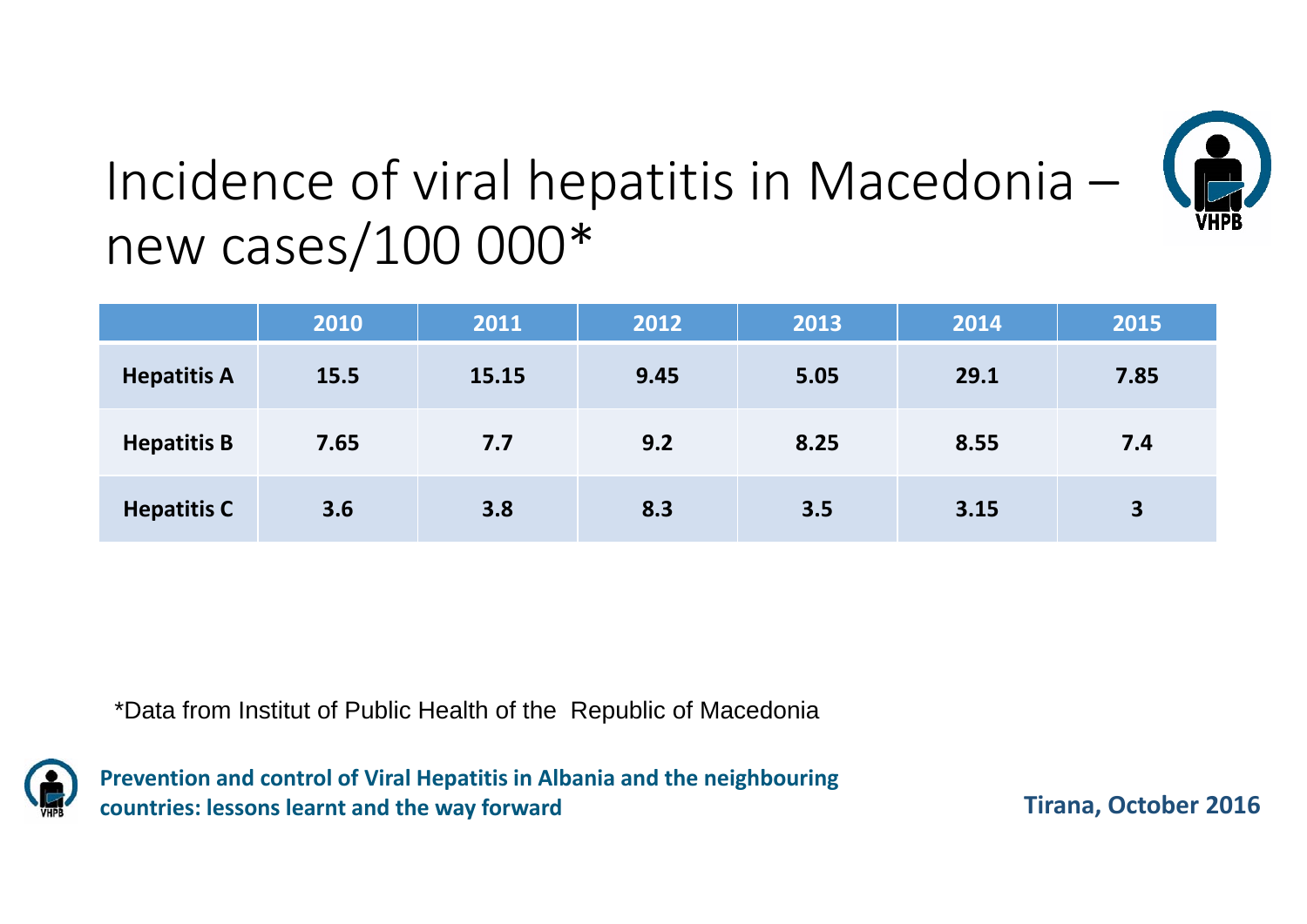

## Macedonia: Hepatitis burden of disease

- The most common mode of transmission of HCV:
	- IDU 62.3%
	- Hemodialysis 32%
	- Other modes of transmission 5.7%
- Viral related liver disease with complications:
	- 132 hospital admissions in 2006
	- Total days of hospitalization 1829
	- Average hospital treatment for liver cirrhosis: 62 000 denars ~ 1000€



**Prevention and control of Viral Hepatitis in Albania and the neighbouring countries: lessons learnt and the way forward**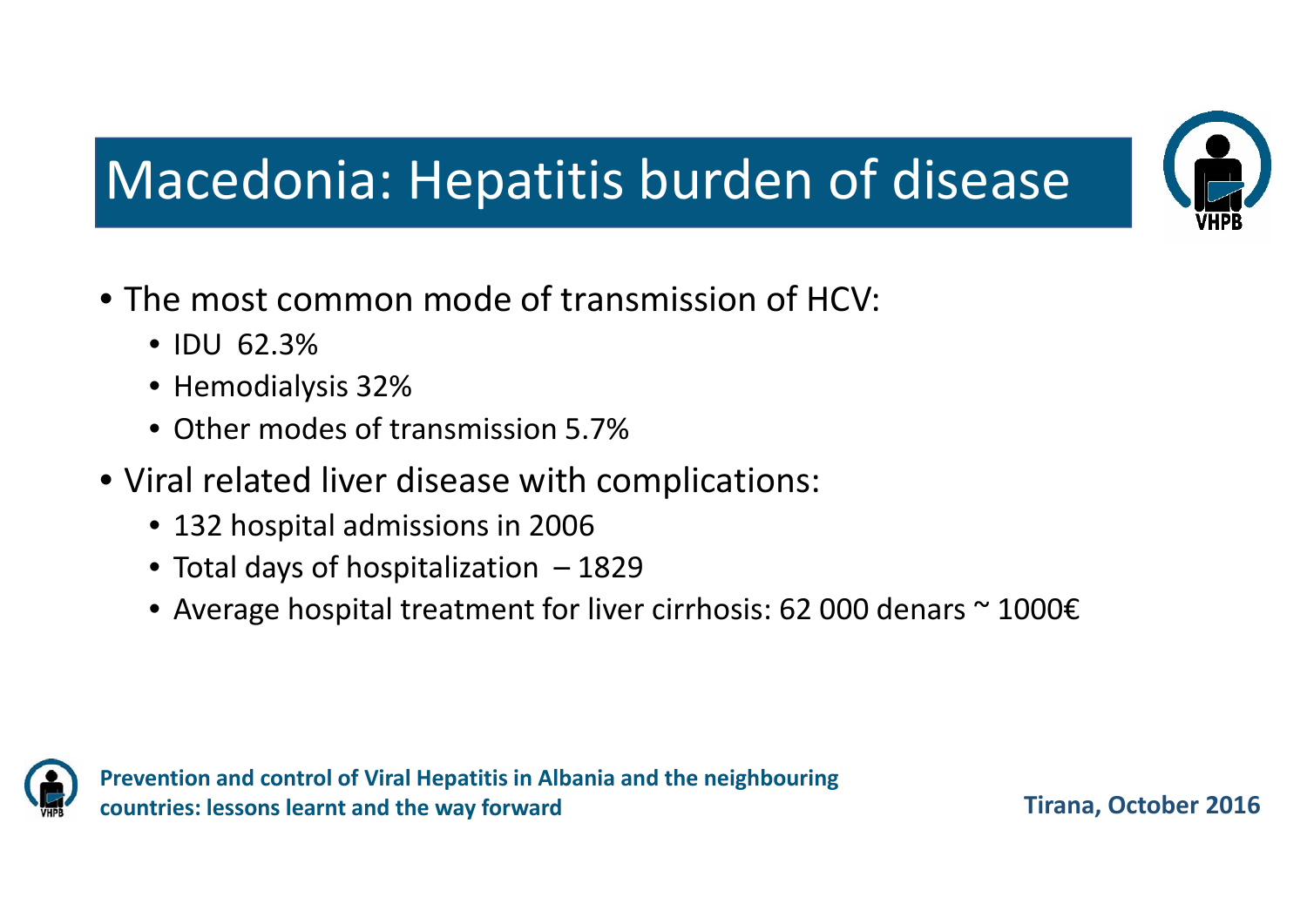

## Liver cirrhosis due to HBV/HCV infection\*

| Year         | <b>Child A</b> | <b>Child B</b> | <b>Child C</b> | <b>HCC</b> | <b>Death</b>   |
|--------------|----------------|----------------|----------------|------------|----------------|
| 2001         | 31             | 44             | 80             | 13         | <b>16</b>      |
| 2002         | 17             | 47             | 72             | 20         | 17             |
| 2003         | 34             | 44             | 37             | 19         | $\overline{4}$ |
| 2004         | 25             | 69             | 33             | 11         | 10             |
| 2005         | 21             | 62             | 46             | 15         | 13             |
| 2006         | 37             | 52             | 43             | 19         | 15             |
| <b>Total</b> | 157            | 260            | 282            | 86         | 75             |

\* Data from the Clinic of Gastroenterology



**Prevention and control of Viral Hepatitis in Albania and the neighbouring countries: lessons learnt and the way forward**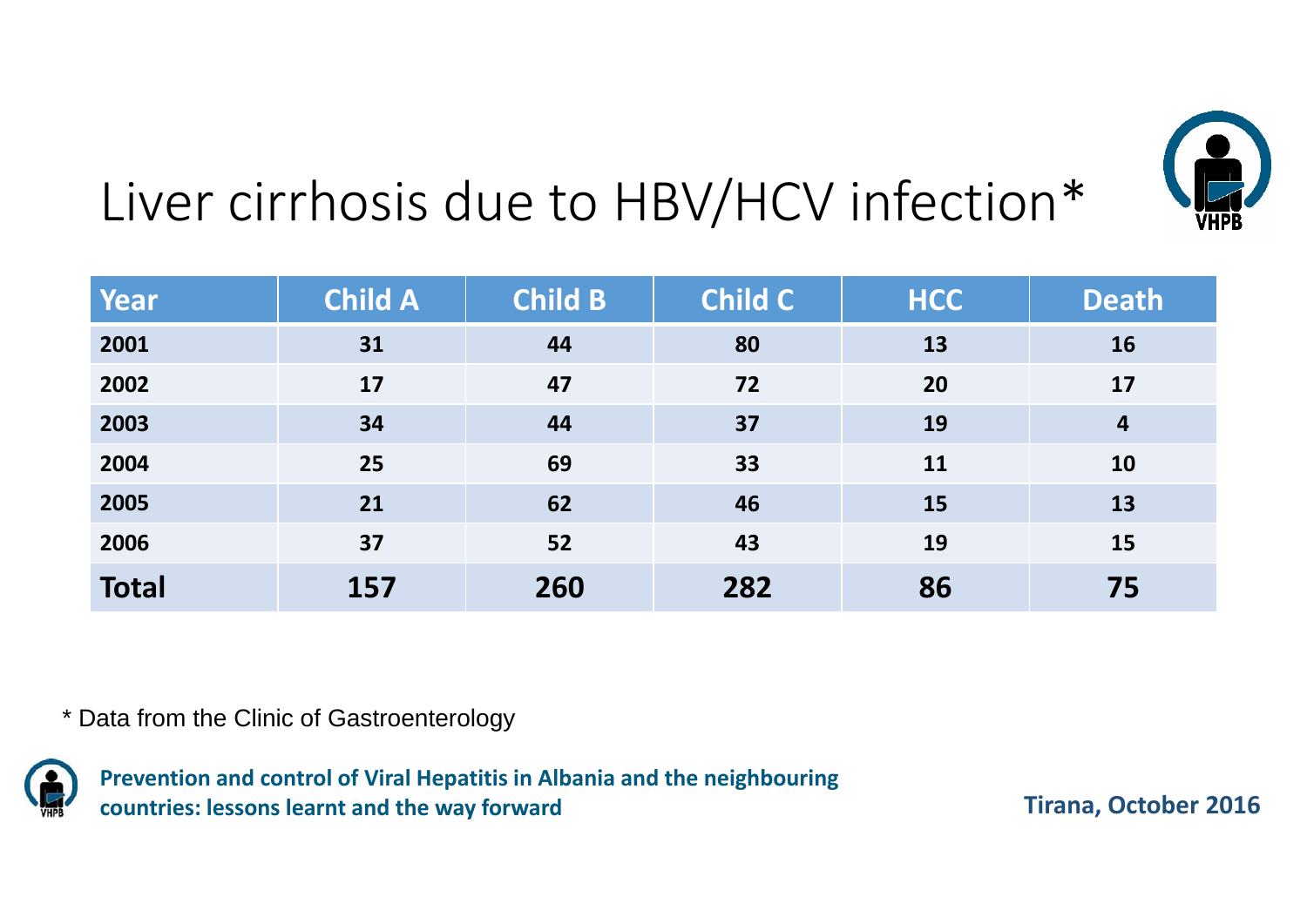

## Macedonia: Hepatitis burden of disease

## HCC and viral infections

- 130 cases with HCC for 10y period
- Liver cirrhosis in 69.5%
- Risk factors (HBV/HCV) in 67.7%
	- HBsAg+ 70.7%
	- Anti HCV 27.2%

### Chronic hemodialysis

- 1450 pts
- 450 pts anti‐HCV <sup>+</sup>
- HBsAg+ 3.5%
- G1 95%
- 28‐30 pts treated with Peg IFN alfa 135 mcg
- Regular vaccination of new HD pts



**Prevention and control of Viral Hepatitis in Albania and the neighbouring countries: lessons learnt and the way forward**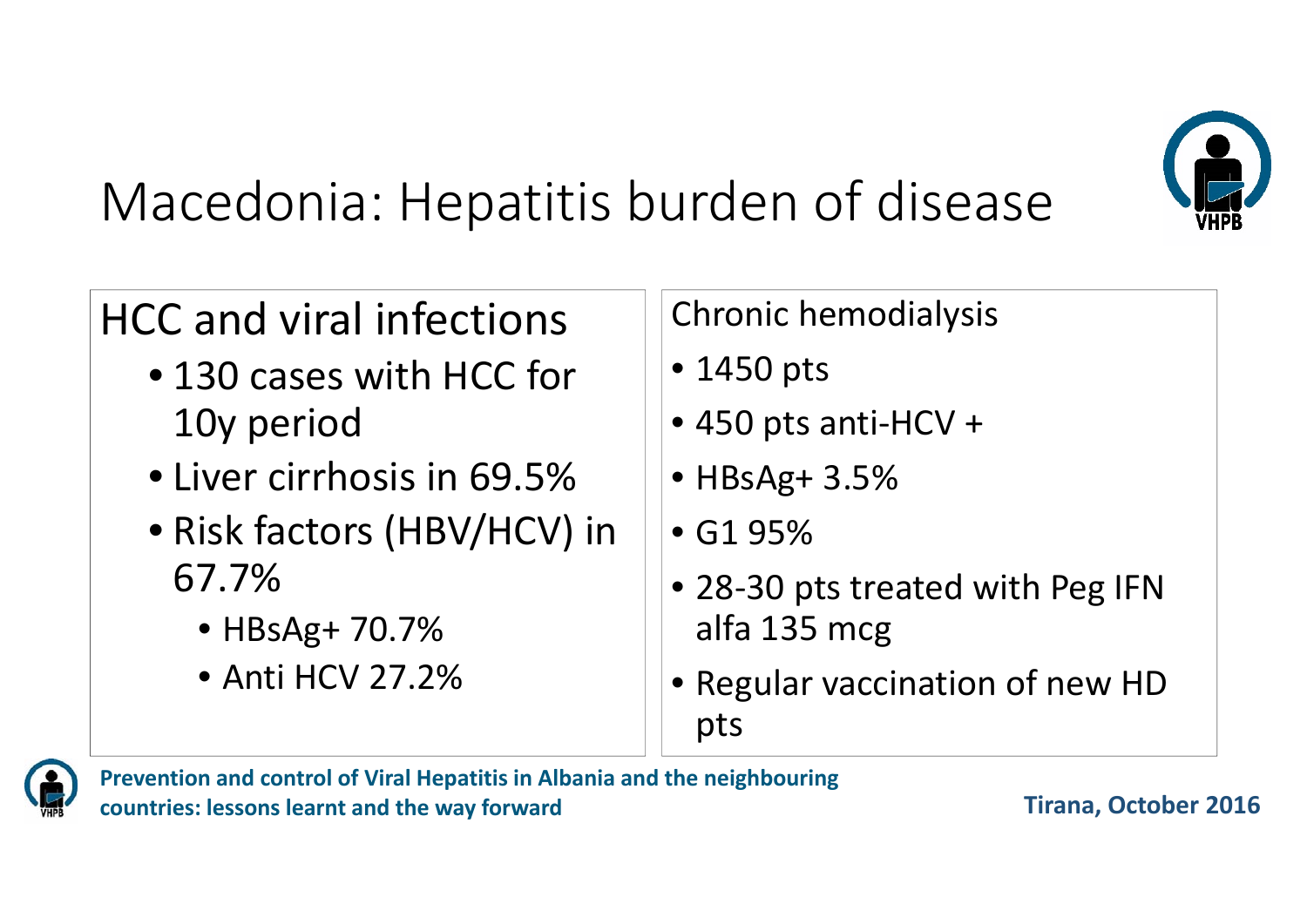

# Screening recommended in following groups:

|                                                               | <b>Hep B</b><br>(Yes/No) (if yes, who is screened) | <b>Hep C</b><br>(Yes/No) (if yes, who is screened) |  |
|---------------------------------------------------------------|----------------------------------------------------|----------------------------------------------------|--|
| general population                                            | <b>Family members</b>                              | <b>Family members</b>                              |  |
| <b>Blood donors</b>                                           | Yes                                                | Yes                                                |  |
| Pregnant women                                                | Yes                                                |                                                    |  |
| Risk groups:                                                  |                                                    |                                                    |  |
|                                                               | Injecting drug users Not systematic testing        | Not systematic testing                             |  |
| STI clinic patients   Yes                                     |                                                    | Yes                                                |  |
| Haemodialysis patients   Yes                                  |                                                    | Yes                                                |  |
| <b>Health care workers</b>                                    |                                                    |                                                    |  |
| Men having sex with men                                       |                                                    |                                                    |  |
| Prison population                                             |                                                    |                                                    |  |
| <b>Migrants</b>                                               |                                                    |                                                    |  |
| others<br>LUUIILIICO. ICOOUIIO ICAIIIL AIIU LIIC WAY IUI WAIU |                                                    | <b>THUND, USU</b>                                  |  |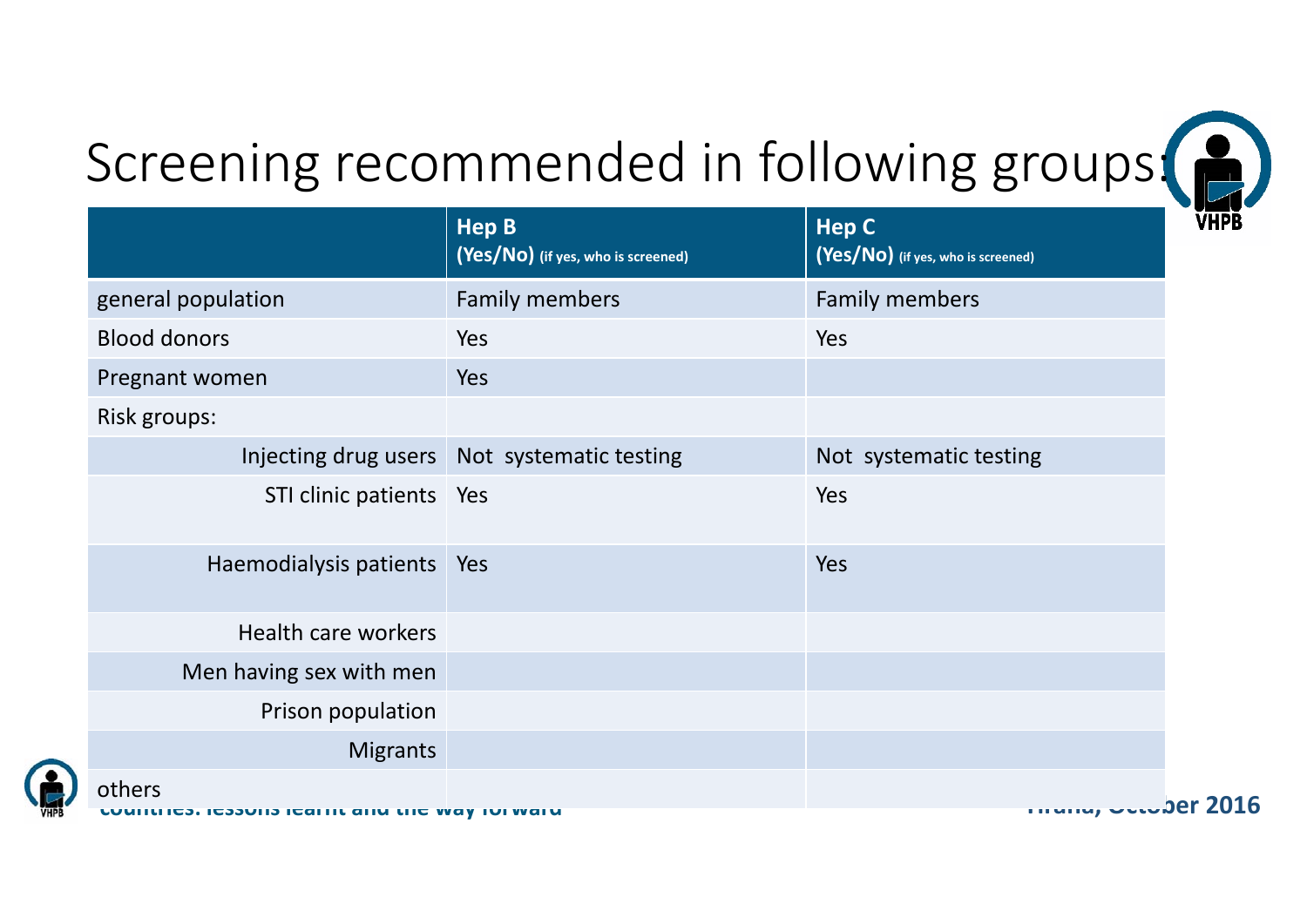

## Prevention and vaccination programs

| <b>Hepatitis A</b> | Yes/no                   | Target (who is vaccinate + age (if relevant)) | Since/period |
|--------------------|--------------------------|-----------------------------------------------|--------------|
| Universal          | <b>No</b>                |                                               |              |
| Risk groups        | <b>No</b>                |                                               |              |
| <b>Hepatitis B</b> |                          |                                               |              |
| Universal          | Yes                      | <b>Newborns</b>                               | 2005         |
| Catch-up           | ?                        |                                               |              |
| Risk groups        | Not on<br>systematic way |                                               |              |

### Other programs:



**Prevention and control of Viral Hepatitis in Albania and the neighbouring countries: lessons learnt and the way forward**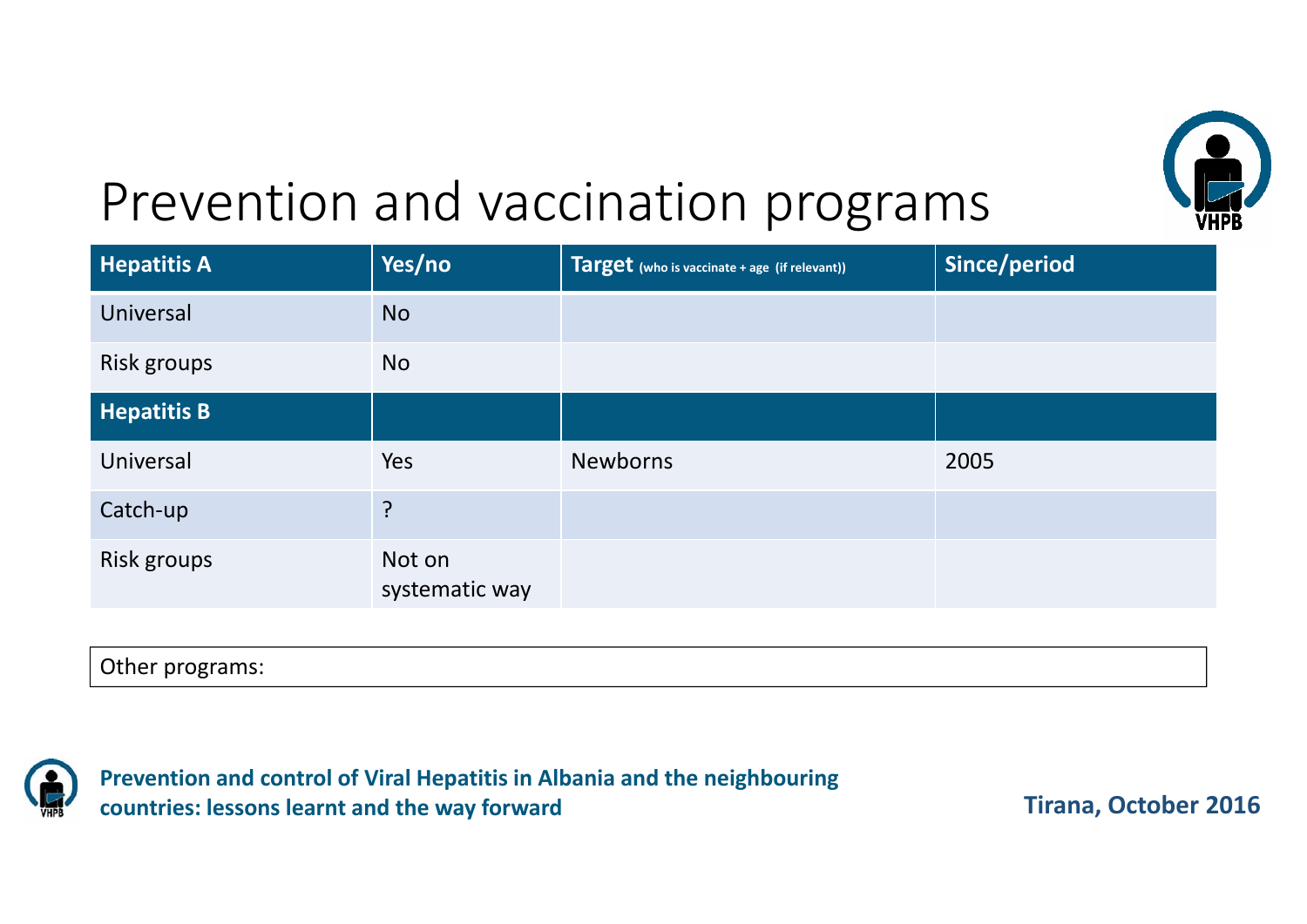

## Treatment Hepatitis B/C

|                                                                     | <b>Hepatitis B</b>                               | <b>Hepatitis C</b>                                      |
|---------------------------------------------------------------------|--------------------------------------------------|---------------------------------------------------------|
| Are there national treatment guidelines for<br>clinicians available | Yes<br>Update needed                             | Yes<br>Update needed                                    |
| How many patients need treatment                                    |                                                  |                                                         |
| How many patients are currently treated                             | 31 on IFN                                        | 61 on dual IFN based therapy<br>15 on IFN free regimens |
| Which medication is available on the<br>market                      | Pegylated interferon<br>Lamivudine<br>Tenofovir* | Peginterferon<br><b>Ribavirin</b>                       |
|                                                                     |                                                  |                                                         |

\*Not covered by Health Insurance Fund



**Prevention and control of Viral Hepatitis in Albania and the neighbouring countries: lessons learnt and the way forward**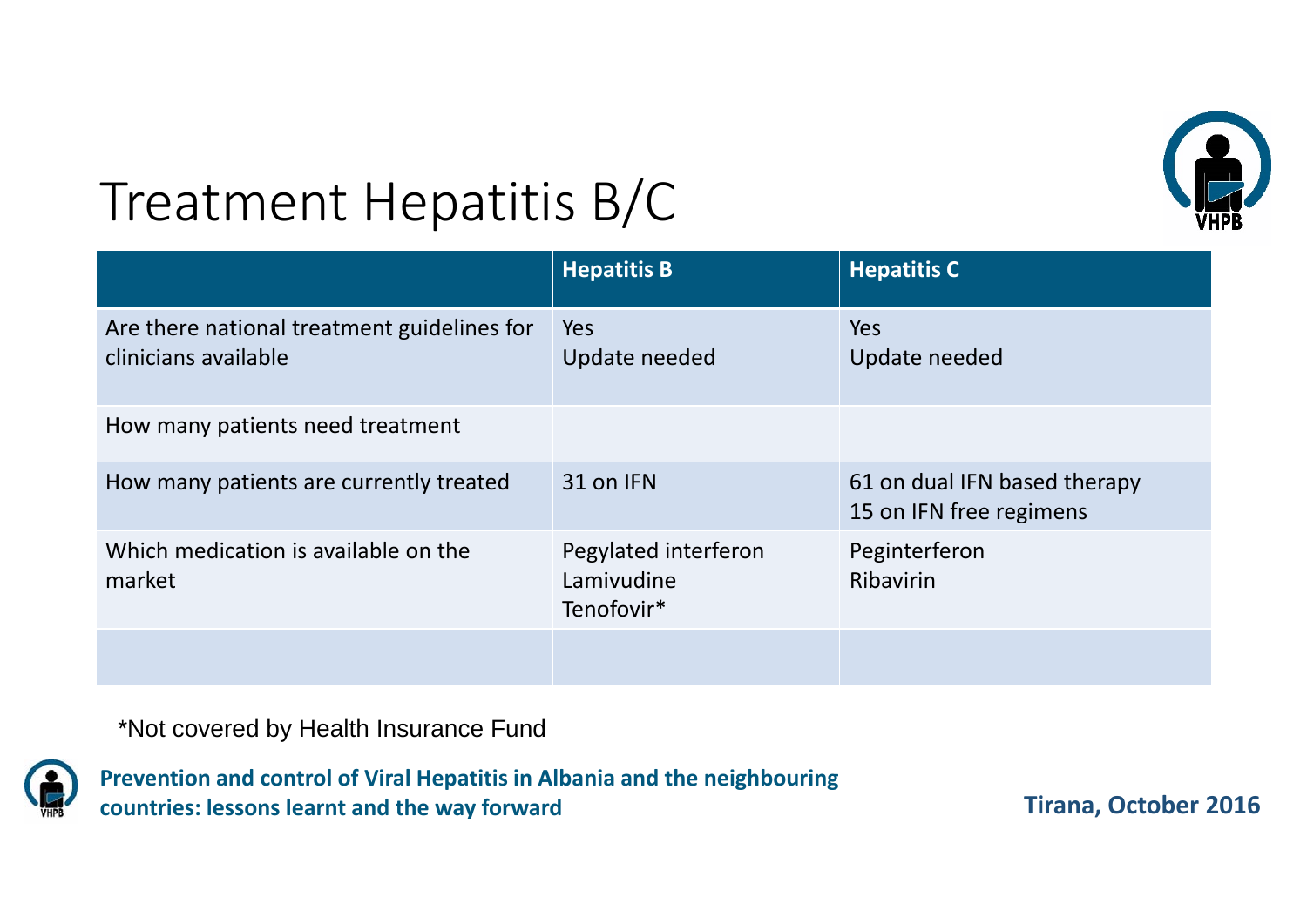## Macedonia: National hepatitis plan

- Consensus for prevention, diagnostic and treatment of hepatitis B and hepatitis  $C - 2005$
- New national hepatitis plan is necessery
	- Register for HBV/HCV
	- Systematic screening for all groups of risk and vaccination for hepatitis B
	- Vaccination for hepatitis A
	- Improvement of diagnostic tools for viral hepatitis
	- First line NA therapy: Tenofovir/Entecavir
	- IFN free DAA therapy for difficult to treat patients with hepatitis C (non responders, cirrhotics, liver transplantation, renal failure, immunocompromised patients)



**Prevention and control of Viral Hepatitis in Albania and the neighbouring countries: lessons learnt and the way forward**